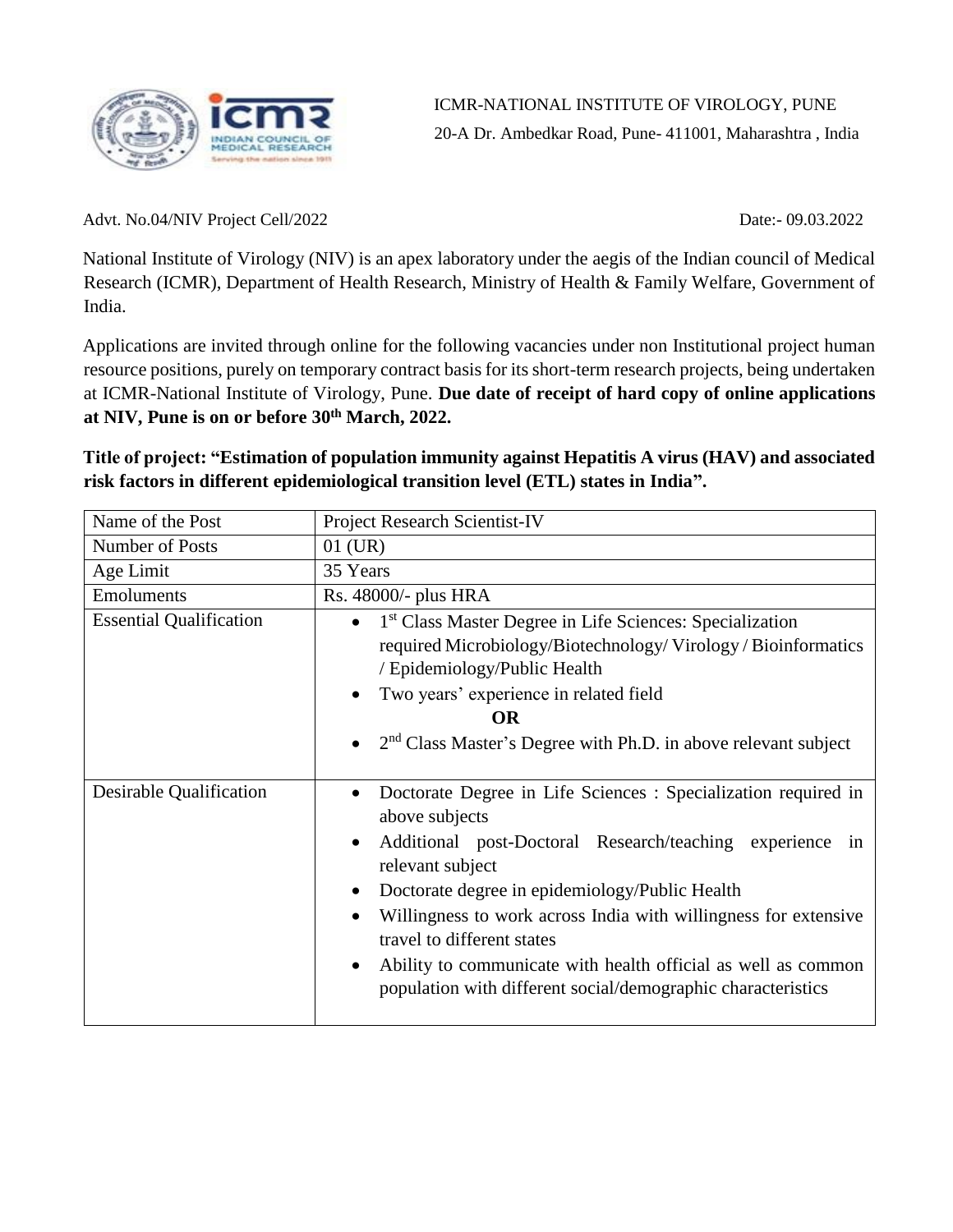| Name of the Post               | Project Technical Support-III                                                                                                                                                                                                                                                                                                                                                                                                                                                                                                                                                        |
|--------------------------------|--------------------------------------------------------------------------------------------------------------------------------------------------------------------------------------------------------------------------------------------------------------------------------------------------------------------------------------------------------------------------------------------------------------------------------------------------------------------------------------------------------------------------------------------------------------------------------------|
| Number of Posts                | 01 (OBC Backlog)                                                                                                                                                                                                                                                                                                                                                                                                                                                                                                                                                                     |
| Age Limit                      | 30 Years                                                                                                                                                                                                                                                                                                                                                                                                                                                                                                                                                                             |
| <b>Emoluments</b>              | Rs. 32000/-                                                                                                                                                                                                                                                                                                                                                                                                                                                                                                                                                                          |
| <b>Essential Qualification</b> | Graduate in Life Sciences- Specialization required-Microbiology<br>$\bullet$<br>/Biotechnology/Virology/Anthropology<br>Graduate in Statistics/Biostatistics / Mathematics/Social Work<br>$\bullet$<br>Five years' experience in related field<br><b>OR</b>                                                                                                                                                                                                                                                                                                                          |
|                                | Master's Degree in above subjects<br>٠                                                                                                                                                                                                                                                                                                                                                                                                                                                                                                                                               |
| Desirable Qualification        | Knowledge of computer applications and data management.<br>$\bullet$<br>Laboratory experience in Molecular Biology/Tissue<br>culture<br>$\bullet$<br>techniques/Bioinformatics/Virological Techniques /<br>Serology,<br>handling infectious agents and fieldwork.<br>Willingness to work in field<br>Experience of working in field in varied conditions<br>Willingness to travel to different states of India with different<br>$\bullet$<br>atmospheric conditions with considerable duration of stay in each state<br>Ability to lead a team of field worker in different states. |

| Name of the Post               | Project Technician-I                                                                                                                                                                                                                                                                                                                                                                                                                                                                                                                                                                                                |
|--------------------------------|---------------------------------------------------------------------------------------------------------------------------------------------------------------------------------------------------------------------------------------------------------------------------------------------------------------------------------------------------------------------------------------------------------------------------------------------------------------------------------------------------------------------------------------------------------------------------------------------------------------------|
| Number of Posts                | 07 (UR-03, OBC-02, SC-1, ST-01)                                                                                                                                                                                                                                                                                                                                                                                                                                                                                                                                                                                     |
| Age Limit                      | 25 Years                                                                                                                                                                                                                                                                                                                                                                                                                                                                                                                                                                                                            |
| Emoluments                     | Rs. 16000/-                                                                                                                                                                                                                                                                                                                                                                                                                                                                                                                                                                                                         |
| <b>Essential Qualification</b> | SSC with one year experience in CMLT/DMLT or certificate of one<br>$\bullet$<br>year training in the relevant area.<br>Intermediate with science subjects shall be treated as equivalent to 2<br>$\bullet$<br>years experience.                                                                                                                                                                                                                                                                                                                                                                                     |
| Desirable Qualification        | Willingness to travel to different states of India with different<br>$\bullet$<br>atmospheric conditions with considerable duration of stay in each state<br>Laboratory experience in Molecular Biology/Tissue culture<br>$\bullet$<br>techniques/Bioinformatics/Virological Techniques<br>Serology,<br>$\sqrt{2}$<br>handling infectious agents and fieldwork.<br>Willingness to work in various states of India<br>٠<br>Knowledge of computer applications and data management<br>$\bullet$<br>Experience of working in field in varied conditions<br>Ability to lead a team of field worker in different states. |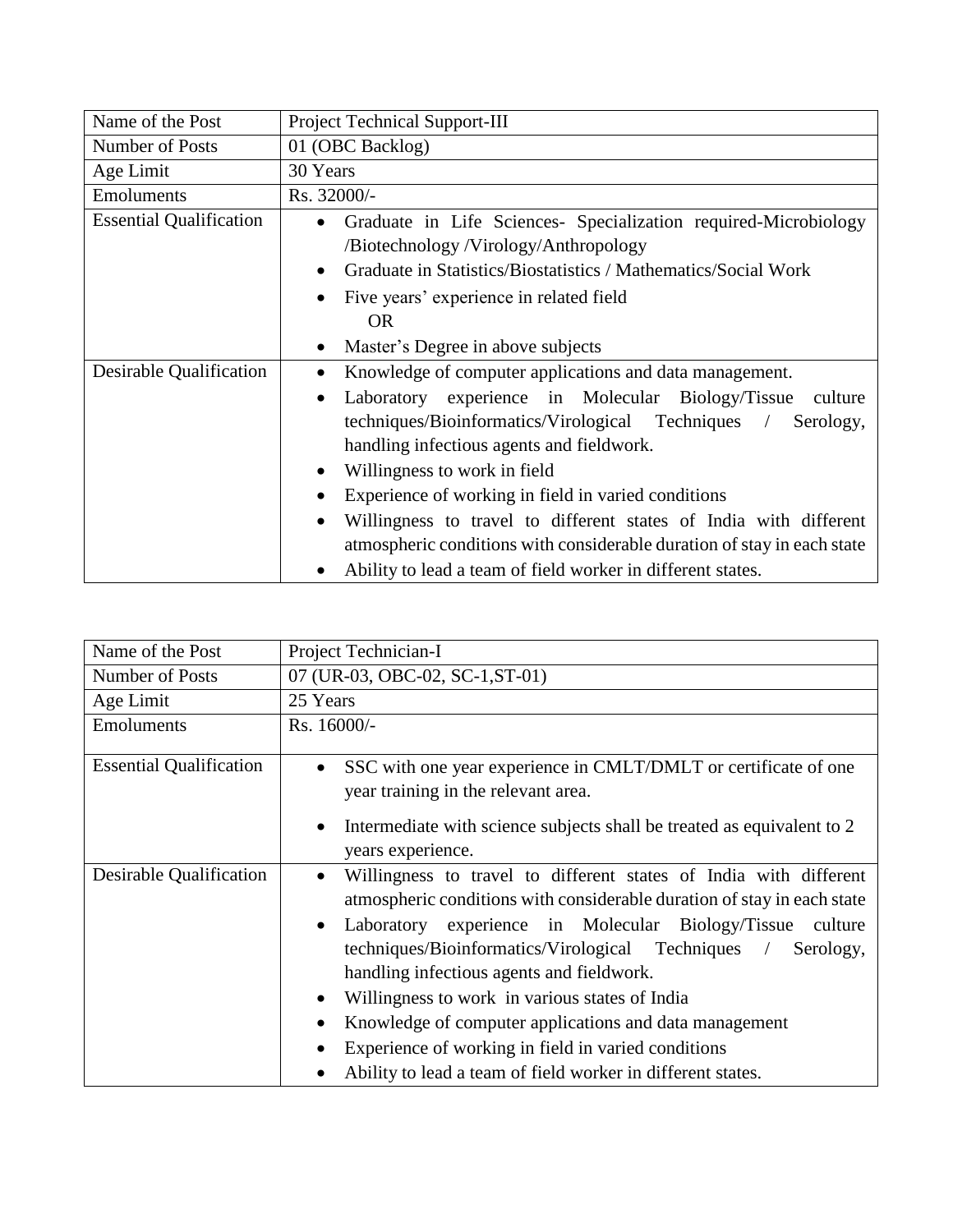## **Terms and Conditions:**

- 1. Candidates meeting the age criteria and possessing the required qualifications, experience, etc. as per the advertisement may fill the online application. After submission of the online application, the hard copy of the application form duly signed by the candidate should be sent to ICMR- National Institute of Virology, 20-A, Dr. Ambedkar Road, P B No. 11, Pune-411001 to reach at NIV, **on or before 30th March, 2022 by 04.00 PM**. **There is no need to send any certificates/documents along with the hard-copy of application.**
- 2. Candidates applying for more than one post should apply SEPARATELY for each position/reservation. Candidates applying for UR and reserved category under one post should apply separately.
- 3. **Late and incomplete online applications or applications not submitted through online or application submitted in any other format or hard copy of online application not submitted in time or hard copy of online application without signature and photo etc. will not be considered. Candidates are therefore advised to submit their applications well in time without waiting for the last date for submission of online application.**
- 4. Number of vacancies may vary.
- 5. Candidature of successful candidates shall be subject to verification of all original documents by ICMR-NIV and fulfillment of required eligibility criteria in all respects of qualification, age and experience, etc.
- 6. ICMR-NIV will not be responsible if candidate fails to submit their application within time for any reason. Applications received within the stipulated date, time and complete in all respects will only be screened by the screening committee of ICMR-NIV to shortlist candidates for further process of engaging the above project human resources.
- 7. These positions are meant for temporary projects and co-terminus with the project.
- 8. The engagement of the above advertised Project Human Resource positions will depend upon availability of funds, functional requirements and approval of the competent authority. Therefore, we are not committed to fill up all the advertised Project Human Resource positions and the process is liable to be withdrawn / cancelled / modified at any time.
- 9. Emoluments: The rates of emoluments/stipend shown in this advertisement are project specific and may vary according to sanction of the funding agency of the Project. Payment of emoluments to the project human resource will be depending on availability of funds from the funding agency.
- 10. Age relaxation will be as per the guidelines of ICMR. SC/ST/OBC candidates who apply against unreserved vacancies will not be eligible for age relaxation.
- 11. Category once applied will not be allowed to be changed at later stage and no communication in this regard will be entertained.
- 12. Cut-off date for age limit will be as on the closing date of receipt of online applications.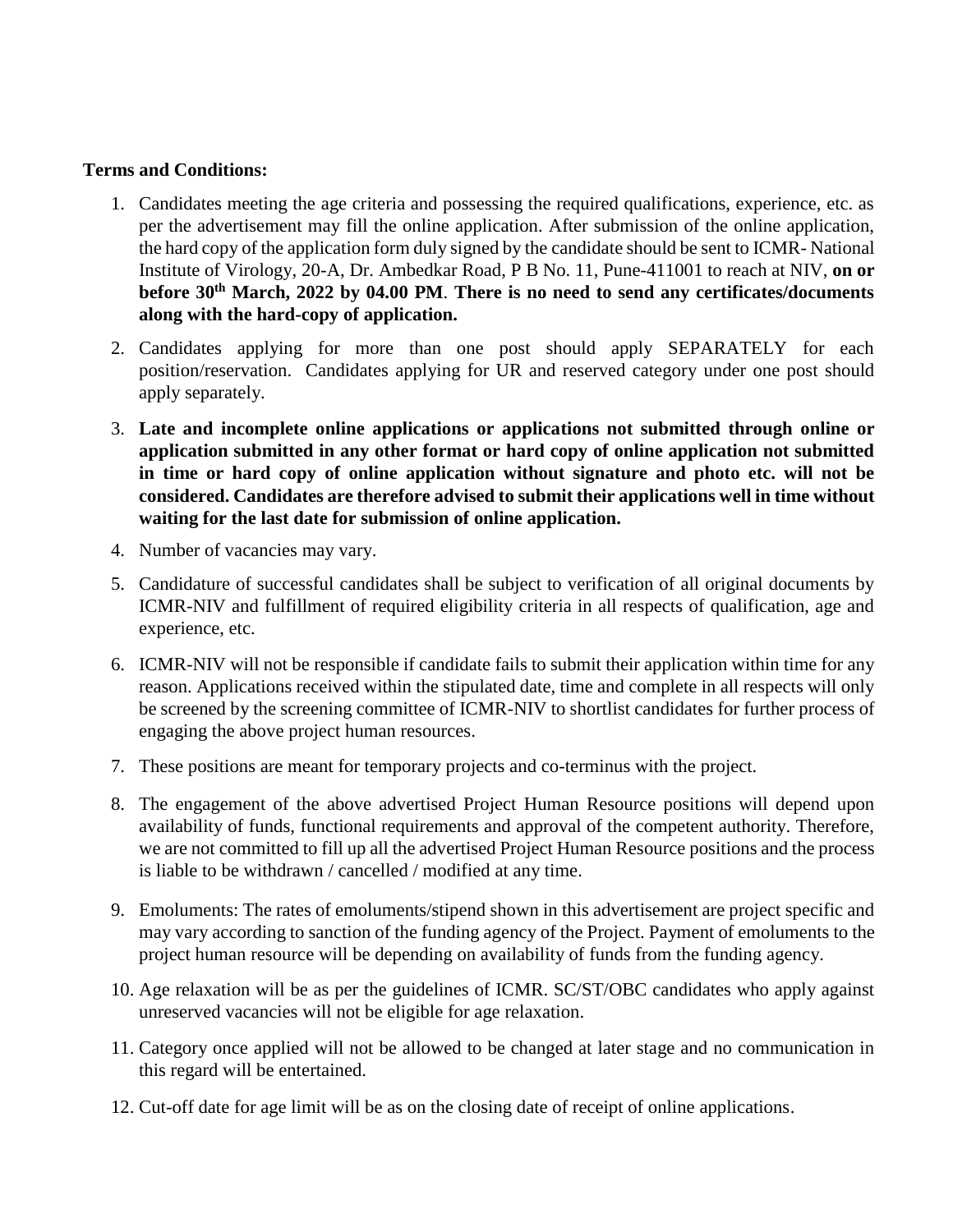- 13. No TA/DA will be paid to attend interview/ personal discussion and candidates have to arrange transport/ accommodation themselves.
- 14. Qualification & experience should be in relevant discipline/field and from an Institution of recognized / repute. Experience should have been gained after acquiring the minimum essential qualification.
- 15. Mere fulfilling the essential qualification does not guarantee the selection.
- 16. Persons already in regular time scale service under any Government Department / Organizations are not eligible to apply.
- 17. The Institute reserves rights to consider or reject any application/candidature.
- 18. Submission of wrong or false information during the process of selection shall disqualify the candidature at any stage.
- 19. Project human resource cannot be permitted to register for Ph.D., due to time constraints.
- 20. Project human resource will normally be posted at the study site; however, they can be posted to any other sites in the interest of research work. They are liable to serve in any part of the country.
- 21. Project human resource shall **not** have any claim on a regular post in this Institute or any other ICMR Institute/centres or in any Department of Government of India and their project term with breaks or without breaks in any or multiple projects will not confer any right for further assignment or transfer to any other project or appointment/absorption/regularization of service in funding agency or in this Institute/ICMR. Benefits of Provident Fund, Pension Scheme, Leave Travel Concession, Medical claim, Staff Quarters and other facilities applicable to the regular staff of ICMR etc. are not admissible to the project human resource.
- 22. Tenure of the selected project human resource will vary depending upon the tenure of the project and fulfillment of other conditions.
- 23. Project human resource will normally be engaged initially for a period of six months and further continuation/ extension of project service will depend on tenure of the project and performance evaluation of the concerned project human resource, availability of funds, functional requirements and approval of competent authority. The maximum term of any Project Human Resource in any or multiple projects, with breaks or without breaks shall be five years only. The concerned Project Investigator, Division Head and Head of the host Institute shall personally be responsible and accountable for the continuation / extension given if any without prior concurrence of the Director General, ICMR to any project human resource beyond five years either with or without breaks in any or multiple projects.
- 24. Institute reserves the right to terminate project human resource even during the agreed contract period or extended contract period without assigning any reason.
- 25. Leave shall be as per the ICMR guidelines for project human resource.
- 26. Reserved category candidates must produce their latest Caste Validity Certificate and OBC candidates must possess a latest valid non-creamy layer certificate, during document verification, before the joining. PWD candidates shall produce latest disability certificate issued by a Medical board of Government hospital with not less than 40% disability.